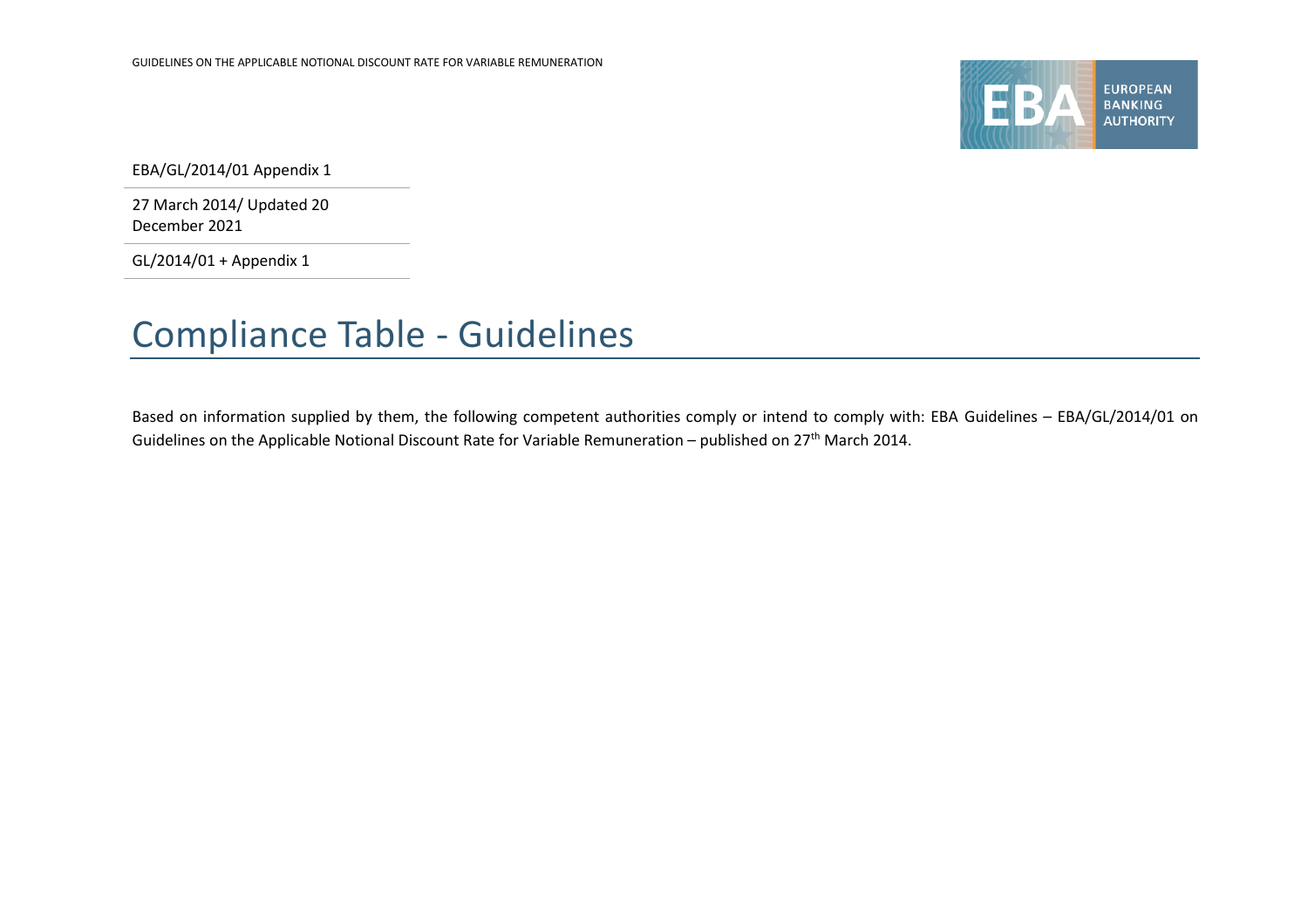

| <b>Member State</b> |                 | Competent<br>authority                                                                                        | <b>Complies or</b><br>intends to comply | <b>Comments</b>                                                                                                                                                                                                                                                                                                                                                                                                                                                                                                                                                                                                                                                                                                             |
|---------------------|-----------------|---------------------------------------------------------------------------------------------------------------|-----------------------------------------|-----------------------------------------------------------------------------------------------------------------------------------------------------------------------------------------------------------------------------------------------------------------------------------------------------------------------------------------------------------------------------------------------------------------------------------------------------------------------------------------------------------------------------------------------------------------------------------------------------------------------------------------------------------------------------------------------------------------------------|
| <b>BE</b>           | Belgium         | National Bank of<br>Belgium                                                                                   | <b>Yes</b>                              |                                                                                                                                                                                                                                                                                                                                                                                                                                                                                                                                                                                                                                                                                                                             |
| BG                  | <b>Bulgaria</b> | Българска народна<br>банка (Bulgarian<br>National Bank)                                                       | <b>Yes</b>                              |                                                                                                                                                                                                                                                                                                                                                                                                                                                                                                                                                                                                                                                                                                                             |
| <b>CZ</b>           | Czech Republic  | Česká Národni Banka<br>(Czech National Bank)                                                                  | Yes                                     |                                                                                                                                                                                                                                                                                                                                                                                                                                                                                                                                                                                                                                                                                                                             |
| DK                  | Denmark         | Finanstilsynet (Danish<br><b>Financial Supervisory</b><br>Authority)                                          |                                         | The guidelines do not apply in the member state since Denmark has not allowed<br>institutions to apply the discount rate at all, cf. article $94(g)(iii)$ of the Capital<br>Requirements Directive (2013/36/EU)                                                                                                                                                                                                                                                                                                                                                                                                                                                                                                             |
| DE                  | Germany         | Bundesanstalt für<br>Finanzdienstleistungsa<br>ufsicht (Federal<br><b>Financial Supervisory</b><br>Authority) | Yes                                     |                                                                                                                                                                                                                                                                                                                                                                                                                                                                                                                                                                                                                                                                                                                             |
| <b>EE</b>           | Estonia         | Finantsinspektsioon<br>(Financial Supervision<br>Authority)                                                   |                                         | Pursuant to the Article 94(1)(g)(iii) of Directive 2013/36/EU on access to the activity<br>of credit institutions and the prudential supervision of credit institutions and<br>investment firms, Member States may allow institutions to apply the discount rate<br>referred to in the second subparagraph of this point to a maximum of 25 % of total<br>variable remuneration provided it is paid in instruments that are deferred for a<br>period of not less than five years. Member States may set a lower maximum<br>percentage.<br>On page 3 of the above mentioned guidelines it is specified that the discount rate is<br>only applicable if implemented by the Member State pursuant to Article<br>94(1)(g)(iii). |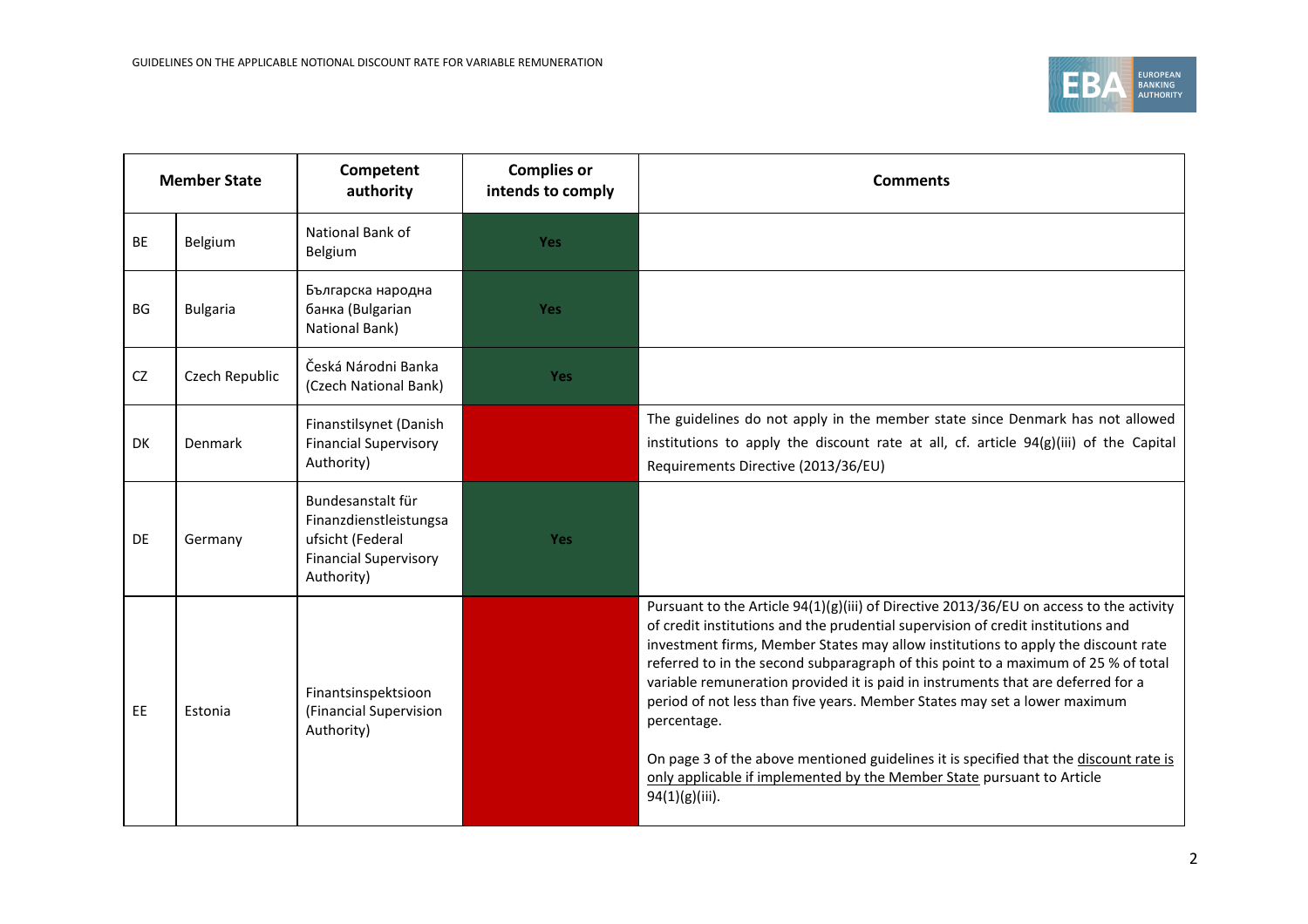

| <b>Member State</b> |         | <b>Complies or</b><br>Competent<br>intends to comply<br>authority                                                   |            | <b>Comments</b>                                                                                                                                                                                                                                                                                                                                                                                                                                                                                                     |
|---------------------|---------|---------------------------------------------------------------------------------------------------------------------|------------|---------------------------------------------------------------------------------------------------------------------------------------------------------------------------------------------------------------------------------------------------------------------------------------------------------------------------------------------------------------------------------------------------------------------------------------------------------------------------------------------------------------------|
|                     |         |                                                                                                                     |            | Estonian legislator has decided not to implement the Article $94(1)(g)(iii)$ of Directive<br>2013/36/EU and according to the national law the discount rate is not applicable,<br>due to that the management board of Estonian FSA has decided not to comply with<br>the above mentioned guidelines.<br>If the Estonian legislator decides to change national law and implement the Article<br>94(1)(g)(iii) of Directive 2013/36/EU in the future, Estonian FSA considers the<br>implementation of the guidelines. |
| IE                  | Ireland | Central Bank of Ireland                                                                                             | <b>Yes</b> |                                                                                                                                                                                                                                                                                                                                                                                                                                                                                                                     |
| EL                  | Greece  | Τράπεζα της Ελλάδος<br>(Bank of Greece)                                                                             |            | Notification received on 20.12.2021. These GL are not applicable to my jurisdiction.<br>The relevant national discretion by CRD4 has not been exercised.                                                                                                                                                                                                                                                                                                                                                            |
| HR.                 | Croatia | National Bank of<br>Croatia                                                                                         |            | The discretion to use a discount rate for the purposes of variable remuneration in<br>credit institutions is not exercised in Croatia, so guidelines for its calculations are<br>not necessary.                                                                                                                                                                                                                                                                                                                     |
| ES.                 | Spain   | Banco de España (Bank<br>of Spain)                                                                                  | Yes        |                                                                                                                                                                                                                                                                                                                                                                                                                                                                                                                     |
| FR                  | France  | Autorité de Contrôle<br>Prudentiel et de<br>Résolution (Prudential<br>Supervisory &<br><b>Resolution Authority)</b> | Yes        |                                                                                                                                                                                                                                                                                                                                                                                                                                                                                                                     |
| IT                  | Italy   | Banca d'Italia (Bank of<br>Italy)                                                                                   |            | The use of the discount rate is expressly considered by the directive CRD IV as a<br>national discretion (see art. 94(1)(g)(iii) of directive 2013/36). The Bank of Italy<br>intends not to exercise such discretion in order to avoid a disproportionate burden<br>in the calculation of the ratio between the variable and fixed components of the                                                                                                                                                                |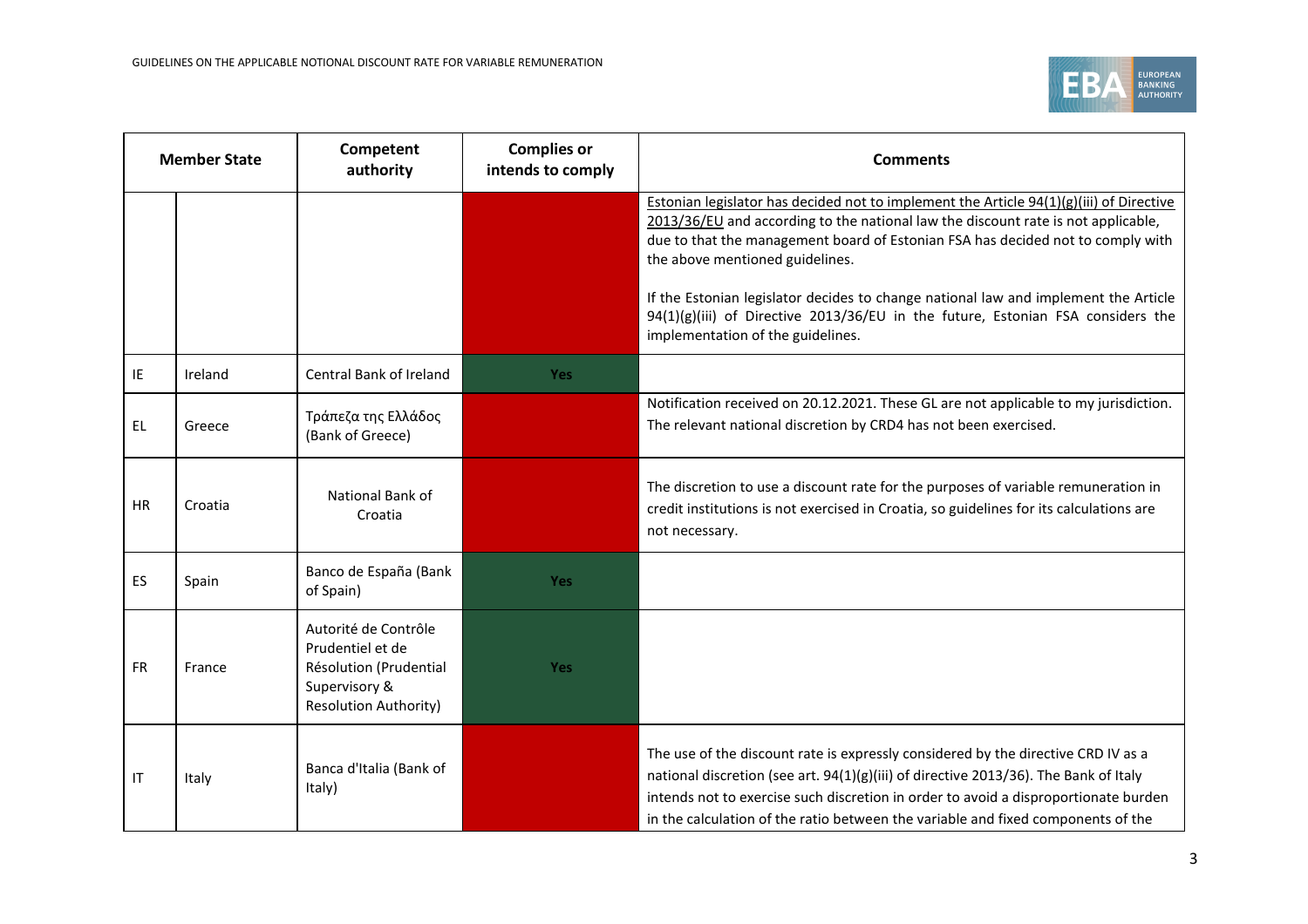

| <b>Member State</b> |             | Competent<br>authority                                                                                                         | <b>Complies or</b><br>intends to comply | <b>Comments</b>                                                                                                                                                                                                                                                                                                                                                              |
|---------------------|-------------|--------------------------------------------------------------------------------------------------------------------------------|-----------------------------------------|------------------------------------------------------------------------------------------------------------------------------------------------------------------------------------------------------------------------------------------------------------------------------------------------------------------------------------------------------------------------------|
|                     |             |                                                                                                                                |                                         | remuneration.                                                                                                                                                                                                                                                                                                                                                                |
| <b>CY</b>           | Cyprus      | Κεντρική Τράπεζα της<br>Κύπρου (Central Bank<br>of Cyprus)                                                                     | <b>Yes</b>                              |                                                                                                                                                                                                                                                                                                                                                                              |
| LV                  | Latvia      | Finanšu un Kapitāla<br>tirgus Komisija<br>(Financial and Capital<br>Market Commission)                                         |                                         | 27/5/14 - Article 94(1) g) iii) of the Directive 2013/36/EU gives discretion to the<br>Member States on the application of the discount rate to variable remuneration.<br>Latvia has chosen not to allow the use of the discount rate. If subsequently a<br>decision is made to implement it, the competent authority will ensure compliance<br>with the guidelines as well. |
| LT.                 | Lithuania   | Lietuvos Bankas (Bank<br>of Lithuania)                                                                                         | <b>Yes</b>                              |                                                                                                                                                                                                                                                                                                                                                                              |
| LU                  | Luxembourg  | Commission de<br>Surveillance du Secteur<br><b>Financier (Commission</b><br>for the Supervision of<br><b>Financial Sector)</b> | <b>Yes</b>                              |                                                                                                                                                                                                                                                                                                                                                                              |
| HU                  | Hungary     | Magyar Nemzeti Bank<br>(National Bank of<br>Hungary)                                                                           | <b>Yes</b>                              |                                                                                                                                                                                                                                                                                                                                                                              |
| MT                  | Malta       | Malta Financial<br>Services Authority                                                                                          | <b>Yes</b>                              |                                                                                                                                                                                                                                                                                                                                                                              |
| <b>NL</b>           | Netherlands | De Nederlandsche<br>Bank (National Bank of<br>Netherlands)                                                                     |                                         | The possibility to apply a discount rate to variable remuneration paid in long term<br>deferred instruments was not implemented in national law.                                                                                                                                                                                                                             |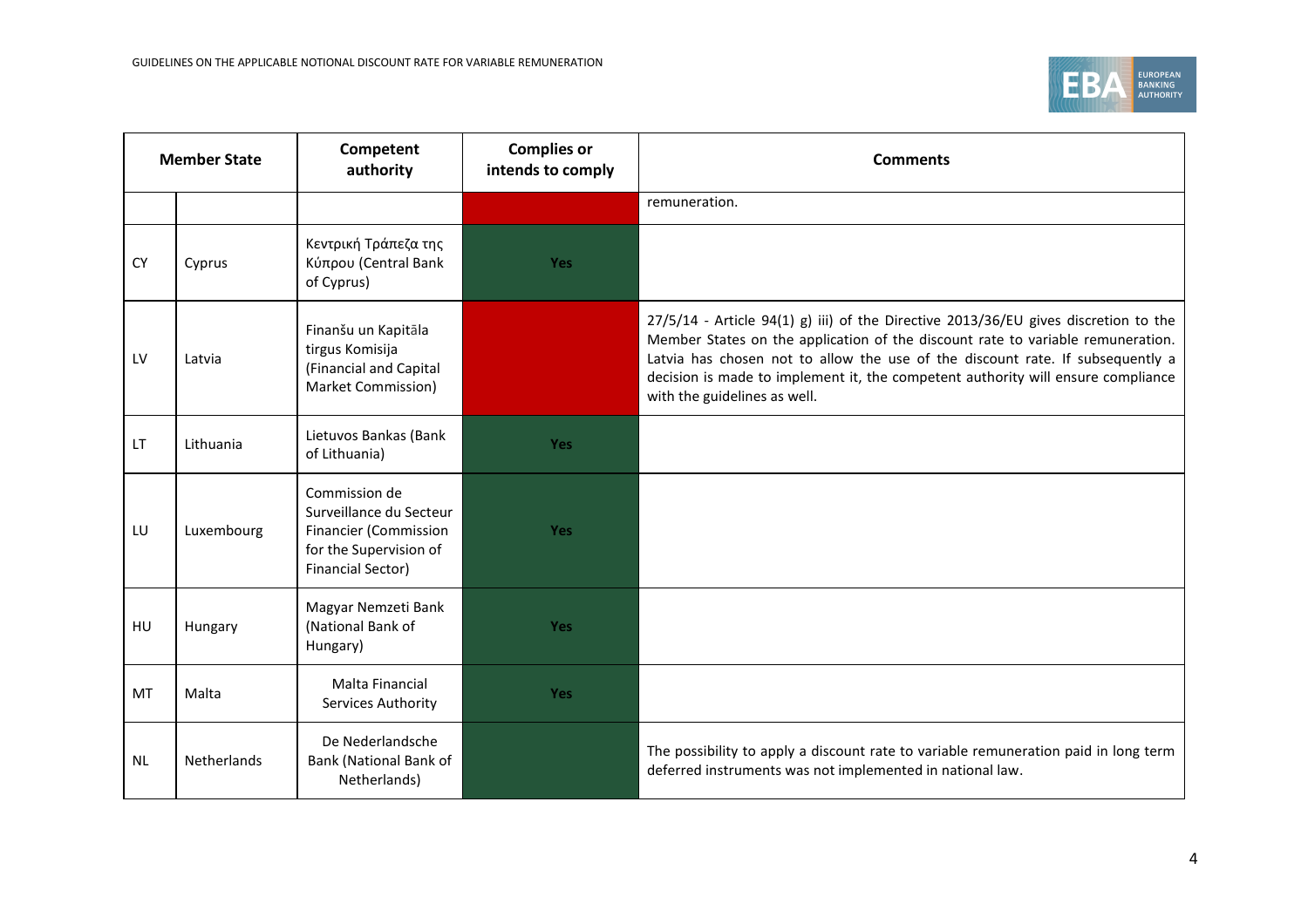

| <b>Member State</b> |          | Competent<br>authority                                                               | <b>Complies or</b><br>intends to comply | <b>Comments</b>                                                                                                                                                                                                                                                                                                                                                                                                             |
|---------------------|----------|--------------------------------------------------------------------------------------|-----------------------------------------|-----------------------------------------------------------------------------------------------------------------------------------------------------------------------------------------------------------------------------------------------------------------------------------------------------------------------------------------------------------------------------------------------------------------------------|
| AT                  | Austria  | Finanzmarktaufsicht<br>(Financial Market<br>Authority)                               | Yes                                     | Please note that Austria has not taken the option of Art 94 (1) (g) (iii) CRD IV to<br>allow for partial discounting of variable remuneration. The present GL have thus<br>currently no scope of application in Austria. However, if the FMA ever had to apply<br>Art 94 1 (g) (iii) CRD IV (e.g. in a cross border group context), FMA will fully comply.                                                                  |
| <b>PL</b>           | Poland   | Komisja Nadzoru<br>Finansowego (Polish<br><b>Financial Supervision</b><br>Authority) | <b>Yes</b>                              | PFSA comment: As the process of implementation of the CRD IV directive<br>ihto the Polish law is, in general, still in progress, the discount rate is<br>not yet implemented. However, it is planned to allow institutions to<br>apply the discount rate at (we do not intend to set the maximum level<br>of the discount rate below 25%) . As soon as this provision is<br>implemented, we wdl follow (comply with) the GL |
| PT                  | Portugal | Banco de Portugal<br>(Bank of Portugal)                                              | <b>Yes</b>                              |                                                                                                                                                                                                                                                                                                                                                                                                                             |
| <b>RO</b>           | Romania  | Banca Națională a<br>României (National<br>Bank of Romania)                          | Yes                                     |                                                                                                                                                                                                                                                                                                                                                                                                                             |
| <b>SI</b>           | Slovenia | Banka Slovenije (Bank<br>of Slovenia)                                                | <b>Yes</b>                              |                                                                                                                                                                                                                                                                                                                                                                                                                             |
| SK                  | Slovakia | Národná Banka<br>Slovenska (National<br>Bank of Slovakia)                            |                                         | My competent authority does not, and does not intend to, comply with the<br>guidelines and recommendations for the following reasons $1$ ) : National Bank of<br>Slovakia has not chosen the national discretion for using the discount rate.                                                                                                                                                                               |
| FI.                 | Finland  | Finanssivalvonta<br>(Finnish Financial<br>Supervisory Authority)                     |                                         | According to the proposal on the new Finnish act on credit institution, the<br>regulations on the discount rate (2013/36/EU, article 94, 1 g (iii)) will not be<br>implement in Finland. Therefore, Finanssivalvonta (FIN-FSA) does not comply with<br>the EBA GL on the applicable notional discount rate for variable remuneration.                                                                                       |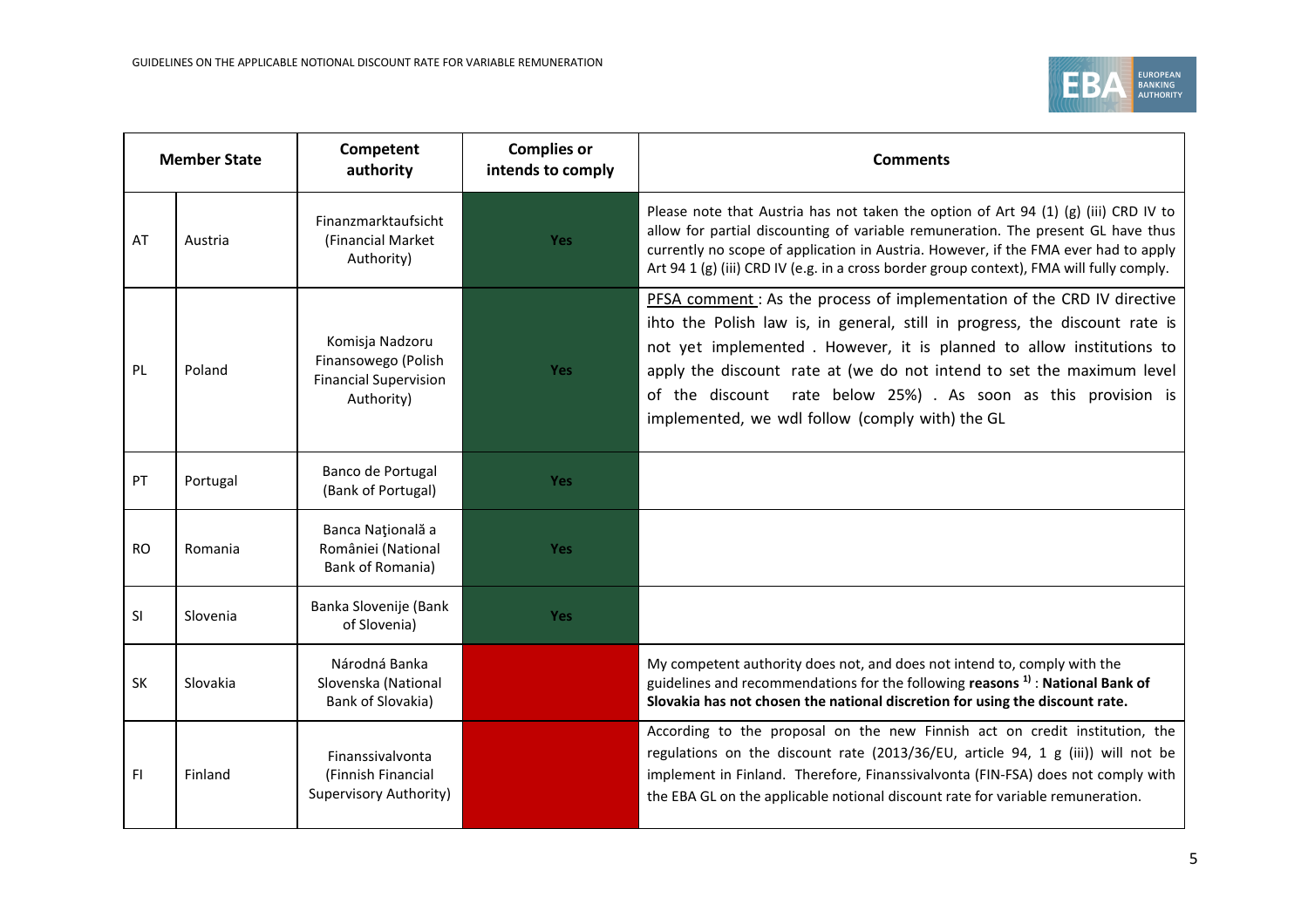

| <b>Member State</b> |                   | Competent<br>authority                                                        | <b>Complies or</b><br>intends to comply | <b>Comments</b>                                                                                                                                                                                                                                                                                                                                                                                                                                                                                                                                                                                                                                                                                                                                                     |  |
|---------------------|-------------------|-------------------------------------------------------------------------------|-----------------------------------------|---------------------------------------------------------------------------------------------------------------------------------------------------------------------------------------------------------------------------------------------------------------------------------------------------------------------------------------------------------------------------------------------------------------------------------------------------------------------------------------------------------------------------------------------------------------------------------------------------------------------------------------------------------------------------------------------------------------------------------------------------------------------|--|
| <b>SE</b>           | Sweden            | Finansinspektionen<br>(Swedish Financial<br><b>Supervisory Authority</b>      |                                         | 27/5/14 - My competent authority will not comply with the guidelines and<br>recommendations for the following reasons <sup>1</sup> : For the time being, Sweden<br>intends to set the maximum variable remuneration at 100 % of the fixed<br>remuneration and does not intend to introduce the possibility to discount<br>the variable remuneration. As a result, the guidelines will not apply in<br>Sweden.<br>However, the cap on the variable remuneration and the possibility to discount<br>variable remuneration will be reassessed and reconsidered in the near future. If the<br>possibility to discount variable remuneration is subsequently introduced in Swedish<br>law/regulations, Sweden will most likely also decide to comply with the guidelines |  |
| UK                  | United<br>Kingdom | <b>Prudential Regulation</b><br>Authority (Bank of<br>England)                | Yes                                     |                                                                                                                                                                                                                                                                                                                                                                                                                                                                                                                                                                                                                                                                                                                                                                     |  |
|                     |                   | <b>Financial Conduct</b><br>Authority                                         | Yes                                     |                                                                                                                                                                                                                                                                                                                                                                                                                                                                                                                                                                                                                                                                                                                                                                     |  |
|                     |                   | <b>Financial Services</b><br>Commission (Gibraltar)                           |                                         |                                                                                                                                                                                                                                                                                                                                                                                                                                                                                                                                                                                                                                                                                                                                                                     |  |
|                     |                   |                                                                               |                                         |                                                                                                                                                                                                                                                                                                                                                                                                                                                                                                                                                                                                                                                                                                                                                                     |  |
| IS                  | Iceland           | Fjármálaeftirlitið<br>(Icelandic Financial<br>Supervisory Authority -<br>FME) |                                         | 27/5/14 - A national regulation on variable remuneration is place in Iceland.<br>However, this regulation does not cover the subject matter as in the EBA Guidelines<br>on the applicable notional discount rate for variable remuneration. A bill was<br>proposed to the Icelandic Parliament, Alpingi, in spring 2014 which is intended to                                                                                                                                                                                                                                                                                                                                                                                                                        |  |

 $^{1}$  In cases of partial compliance, please include the extent of compliance and of non-compliance the reasons for non-compliance for the respective subject matter areas.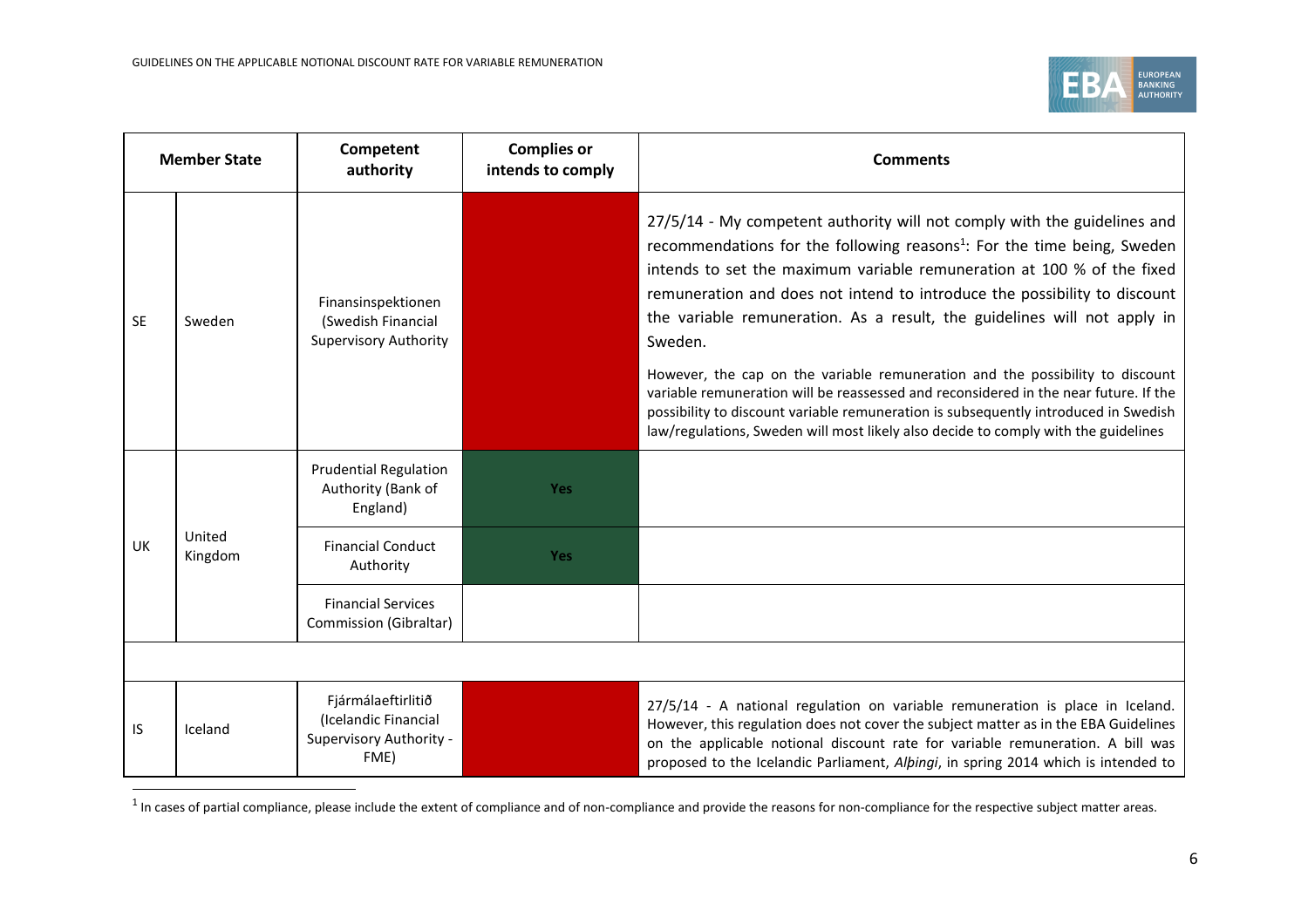

| <b>Member State</b> |               | Competent<br>authority                                                 | <b>Complies or</b><br>intends to comply | <b>Comments</b>                                                                                                                                                                                                                                                                                                                                                                                                                                                                                                                                                                                                                                                                                                                        |
|---------------------|---------------|------------------------------------------------------------------------|-----------------------------------------|----------------------------------------------------------------------------------------------------------------------------------------------------------------------------------------------------------------------------------------------------------------------------------------------------------------------------------------------------------------------------------------------------------------------------------------------------------------------------------------------------------------------------------------------------------------------------------------------------------------------------------------------------------------------------------------------------------------------------------------|
|                     |               |                                                                        |                                         | implement certain provisions in CRD IV regarding variable remuneration. The bill<br>has not been passed into law. Since Article 94(1)(g)(iii) of CRD IV is subject to<br>national discretion the Ministry of Finance and Economic Affairs, which is<br>responsible for the implementation, did not to include provisions regarding<br>applicable notional discount rate for variable remuneration in the bill. Therefore it<br>is not foreseeable that the Financial Supervisory Authority will comply with the<br>guidelines in the near future.                                                                                                                                                                                      |
| LI                  | Liechtenstein | Finanzmarktaufsicht -<br>FMA (Financial Market<br>Authority)           | <b>Yes</b>                              | 27/5/14 - EU and EEA are currently clarifying their legal relationship and therefore<br>Liechtenstein is only admitted as temporary observer to the Board of Supervisors<br>and is not vested with any voting rights under the EBA Regulation No. 1093/2010.<br>Furthermore, the EBA Regulation No. 1093/2010 has not been incorporated into<br>the EEA Agreement.<br>However, the Financial Market Authority Liechtenstein (the "FMA") as the<br>competent authority in charge of the supervision of institutions subject to<br>reporting obligations, agrees $-$ on a voluntary basis $-$ to comply with the<br>EBA/GL/2014/01 if the discount rate is implemented by Liechtenstein pursuant to<br>Article 94(1)(g)(iii) of the CRD. |
| NO.                 | Norway        | Finanstilsynet<br>(Norwegian Financial<br><b>Supervisory Authority</b> | <b>Yes</b>                              |                                                                                                                                                                                                                                                                                                                                                                                                                                                                                                                                                                                                                                                                                                                                        |

## **Notes**

Article 16(3) of the EBA Regulation requires national competent authorities to inform us whether they comply or intend to comply with each guideline or recommendation we issue. If a competent authority does not comply or does not intend to comply it must inform us of the reasons. We decide on a case by case basis whether to publish reasons.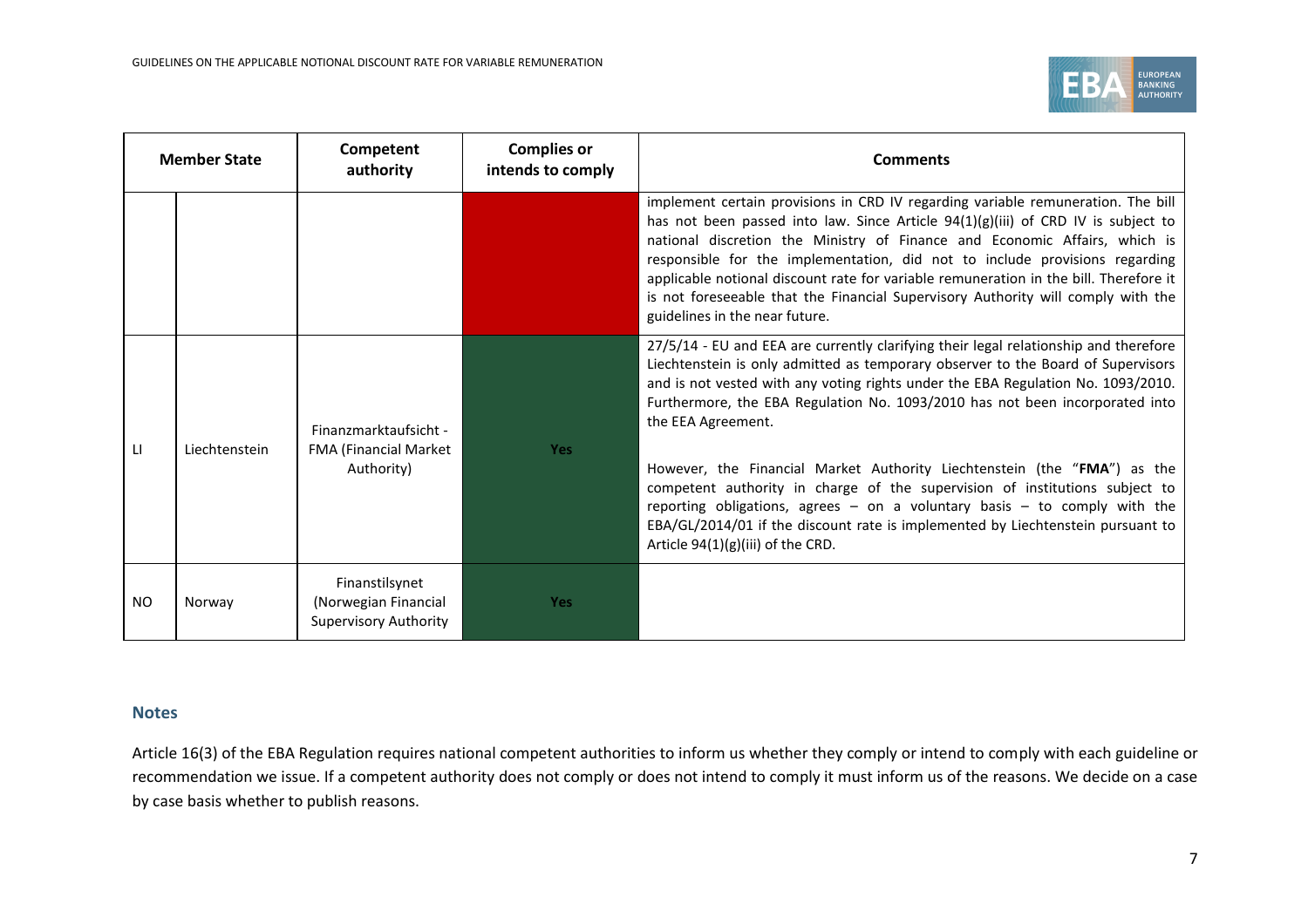

The EBA endeavours to ensure the accuracy of this document, however, the information is provided by the competent authorities and, as such, the EBA cannot accept responsibility for its contents or any reliance placed on it.

For further information on the current position of any competent authority, please contact that competent authority. Contact details can be obtained from our website ([www.eba.europa.eu\)](http://www.eba.europa.eu/).